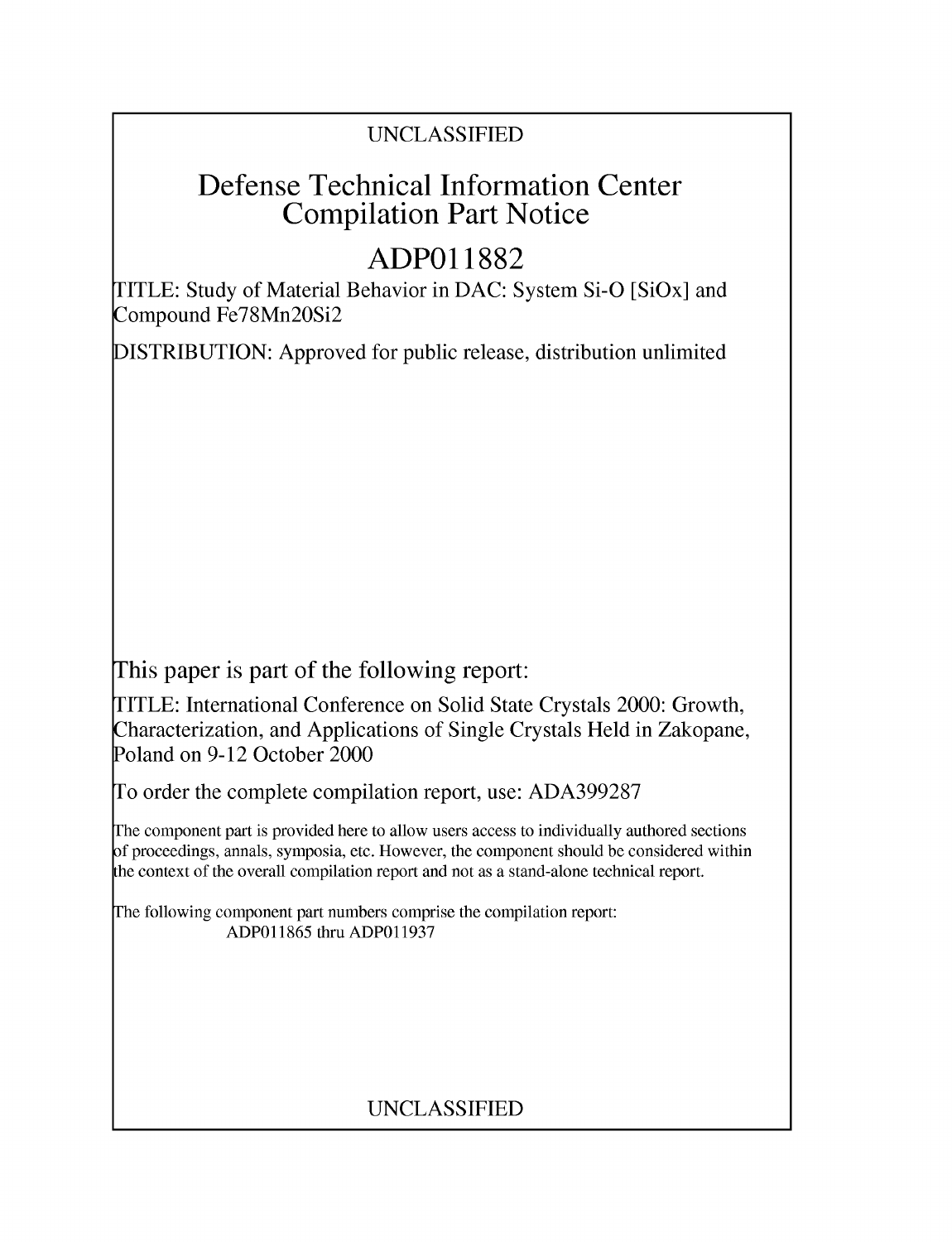## Study of material behavior in **DAC:** system Si-O (SiO<sub>x</sub>) and compound  $Fe_{78}Mn_{20}Si_2$

## Borys M. Efros<sup>a\*</sup>, Natalya V. Shishkova<sup>a</sup>, Andrzej Misiuk<sup>b</sup>

aPhys.& Tech. Institute, NASc,72, R.Luxemburg St.,83114, Donetsk, Ukraine <sup>b</sup>Institute of Electron Technology, Warsaw, Poland

### ABSTRACT

For the last ten years or so, the gasketed diamond anvil cell (DAC) has become the standard tool for the generation of high pressures. Compared with the classic hydraulic piston-cylinder devices, a DAC is three to four orders of magnitude less massive, and will generate static pressures one to two orders of magnitude higher than previous devices.

In this paper, we attempt to give an understanding of the gasket behavior which will be helpful to the worker requiring routine and reliable use of a DAC in the submegabar pressure range.

Keywords: diamond anvil cell, gasket, material behavior, phase and structure transitions.

### **1.INTRODUCTION**

The diamond anvil cell (DAC) became a widely used tool due to the application of the ruby method for pressure determination and the possibility of obtaining quasi-static high pressure.  $1,2$  But for the compression of solids the nonuniformity of pressure is accompanied by the efficiency reduction of a high pressure apparatus due to the elastic deformation of the anvils at higher pressure. In practice, the methods of quasi-static pressure generation by applying deformable metal gasket containers for a sample, ruby gauge and pressure-transmitting media help to eliminate the above mentioned drawbacks. At the same time the pressure generation in a DAC with a metal gasket depends substantially on the gasket geometry and character of the elastic-plastic deformation of the gasket material.

#### 2. THE **MATHEMATICAL** MODEL OF **GASKET** BEHAVIOR **IN DAC**

One of the basis parameters of pressure character in a gasket operating volume is the degree of reduction of the initial gasket thickness under axial load. Experimental data on the pressure value  $P_{\text{r=0}}$  (acting upon the gasket center) in dependence on the T301 steel gasket thickness  $h \mu m$  are presented in Fig. 1.

The experimental curve  $P_{\text{r=0}}(h)$  shows three basis types of stress-strain state within the central gasket part under compression between the anvils: the elastic-plastic deformation state (pressure range  $0 - 5$  GPa); the plastic flow state ( $\sim$  $5 - \sim 40$  GPa); the volumetric triaxial compression state ( $\geq 40$  GPa).

The analytical solving of the stress-pressure-strain distribution problem (in the gasket) is quite difficult. That is why we consider the gasket operation, when it is used for pressure generation, by approximate methods. Pressure in the gasket within the elastic deformation area may be calculated according to the relation given by Prins  $4$ :

<sup>\* \*</sup>Further author information-

B.M.E. (correspondence): Email: efros@hpress.dipt.donetsk.ua

**N.V.** Sh.:Email:shishkov@kinetic.ac.donetsk.ua; Telephone, Fax: 380 (622) 557462

A.M. :Email: misiuk@ite.waw.pl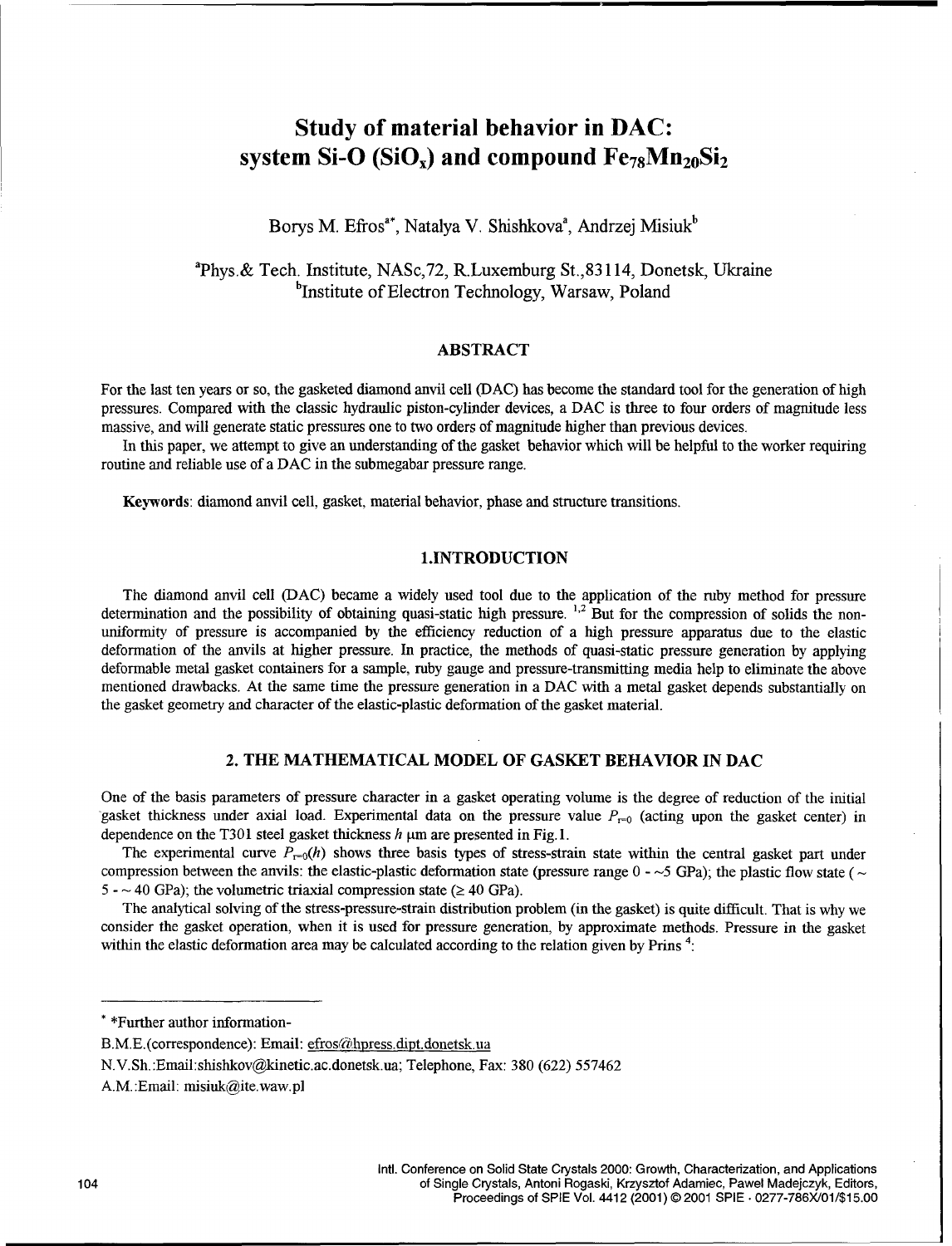$$
\mathbf{P} = -\int_{\mathbf{h}_0}^{\mathbf{h}} \frac{\mathrm{d}\mathbf{h}}{\mathrm{C}\mathbf{h}},\tag{1}
$$

where C is the materials compressibility,  $h_0$  is the initial gasket thickness. With the axial load increase on the diamond anvils the gasket material starts to deform. Thus the pressure acting upon the gasket center within the plastic flow area may be calculated by the formula given by Prins<sup> $4$ </sup>:

$$
\mathbf{P}_{r=0} = \sigma_z \left( e^{2\mu b/h} - 1 \right),\tag{2}
$$

where  $\sigma$ , is the axial stress (initial pressure) at which plastic flow of the gasket material occurs,  $\mu$  is the friction coefficient, *b* is the radius of the operation butt end of the anvil. For a further increase in load the flow of the gasket material from the center to the periphery stops and the pressure at the gasket center under uniform compression is calculated by an equation like Eq.(1):

$$
\mathbf{P}_{\mathbf{r}=0} = -\int_{\mathbf{h}_0'}^{\mathbf{h}} \frac{\mathrm{d}\mathbf{h}}{\mathrm{d}\mathbf{h}},\tag{3}
$$

where  $h'$ <sub>0</sub> is the efficient initial gasket thickness after the plastic flow stoppage.

The analytical dependencies of  $P_{\text{r=0}}(h)$  describing all the main stress-strain state areas are calculated for the parameter values of the T301 steel gasket and for the anvils of the octah.dron type of diamond single crystals:  $C = 0.69 \times 10^{-5}$  MPa;  $h_0$  $= 250$  pm;  $h_0' = 50$  pm;  $\sigma_z = 1000$  MPa;  $\mu = 0.25$ ;  $b = 300$  pm; (Fig. 1, curves 2, 3, 6). The values of  $h_{cr}$  and  $P_{max}$  are calculated as follows:  $h_{cr} = (2\mu/\alpha)b$ ,  $P_{max} = \sigma_z(e^{\alpha} - 1)$ , where  $\alpha$  is a parameter determined by the properties of the gasket material. In our case  $h_{cr} = 40 \mu m$ ,  $P_{max} = 41 \text{ GPa}$ ,  $\alpha = 3.75$ . It may be seen from a comparison of the experimental dependence with the theoretical curves  $P_{\text{reo}}(h)$ , Fig. 1, that the application of the given analytical expressions describing the behavior of the deformable gasket gives rise to serious objections because of the discordance between the analytical dependence  $P_{r=0}(h)$ , Fig. 1, curve 3, and the experimental curve, Fig. 1, curve 1, during the elastic-plastic deformation of the gasket.



Fig. 1. Relation between pressure  $P_{r=0}(1 - 6)$  on the gasket axis and multiplication coefficient  $M(7)$  and the deformable gasket thickness  $h$ : 1- experiment; 2-6 -calculation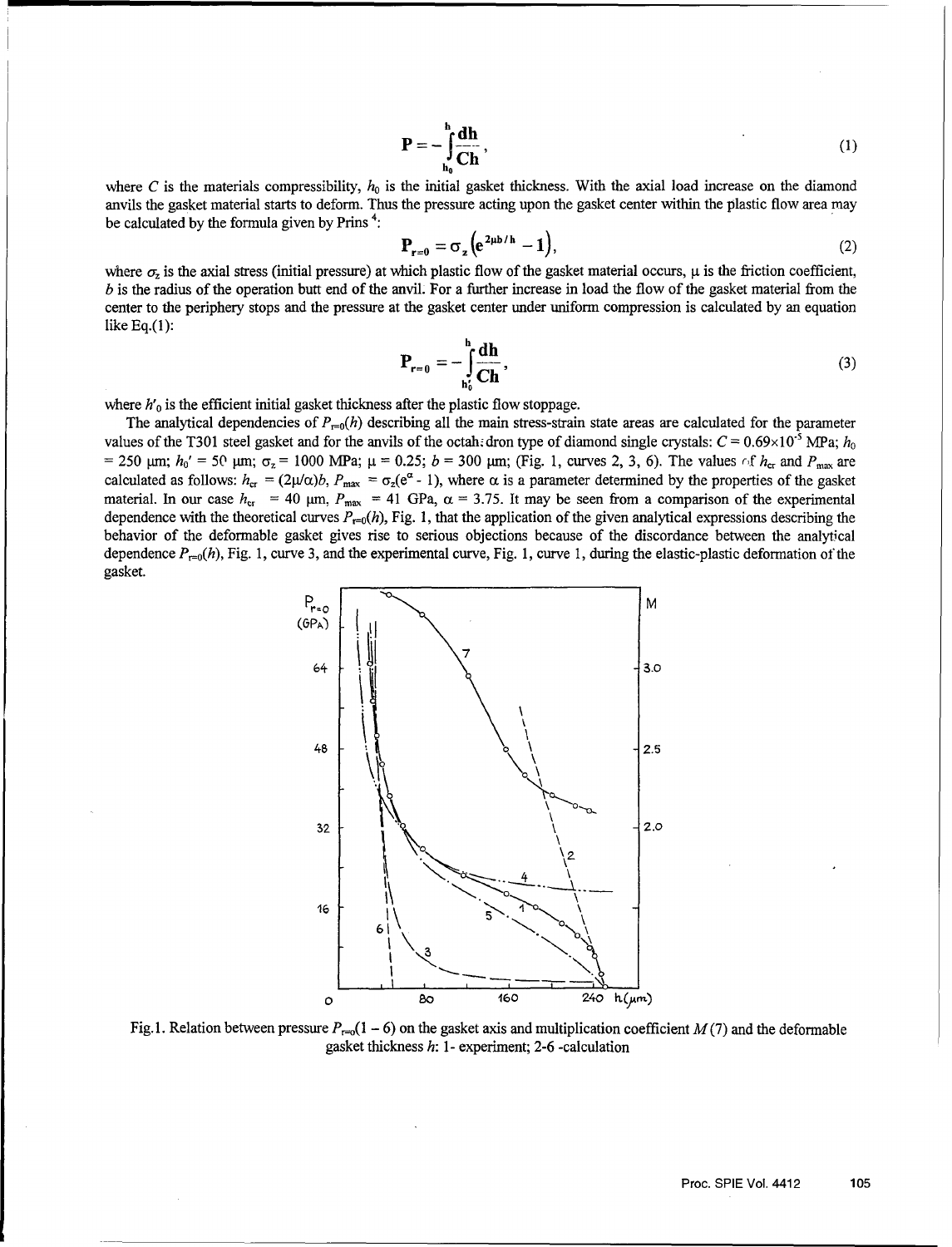Efros<sup>5,6</sup> have suggested that other analytical expressions describing the gasket behavior should be used for the generation of pressure in the *DAC*. According to model 1, the mean pressure p of the gasket-sample may be evaluated by the relation given by Samanta<sup>7</sup>:

$$
\frac{\overline{p}}{2k} = 1 + \frac{1 + \sec \theta}{2} \left[ \left( 1 + \frac{2b}{h} \, \text{tg}\theta \right) \times \ln \left( 1 + \frac{h}{2b} \, \text{ctg}\theta \right) - 1 \right] + \frac{b}{3h} + \frac{\text{tg}\theta}{2} + \frac{h}{b} + \frac{\sec \theta \cos \text{ec}\theta}{2},\qquad (6)
$$

where k is the shear yield strength of the gasket material,  $\theta$  is the shape variation angle of the diametrical gasket crosssection ( $\theta = 36 - 40^{\circ}$ ), *b* is the operating butt end radius of the anvil.

According to the model 2, suggested by Ilyushin<sup>8</sup>, we may evaluate the unit pressure p generated in the gasket-container as

$$
p = \begin{cases} 1 + q + \frac{2}{\sqrt{3h}}(r - a) & \text{at } a \leq r \leq r_0 \\ 1 + m + \frac{2}{\sqrt{3h}}(b - r) & \text{at } r_0 \leq r \leq b \end{cases}
$$

**- 1**  $\overline{q}$ )  $\overline{q}$  ( $b + a$ ) is the radius of a circle along which the pressure is maximum,  $\overline{q} = q/\sigma_s$ , b is the operating butt end radius of 2

the anvil, *m* is a parameter representing the support from that part of the gasket which is out of the anvil.

The dependences of  $P_{r=0}(h)$  calculated by model 1 and 2 describe the behavior of the T301 steel gasket (Fig. 1, curves 4 and 5). Comparison of the experimental dependence  $P_{\text{ref}}(h)$ , Fig. 1, curve 1, with the theoretical curves, Fig. 1, curves 4 and 5, shows the existence of discordance, though it is smaller than that obtained by the relations suggested by Prins  $4$  (Fig. 1, curve 3).

The following parameters most easily monitored during operation of the *DAC* are the force **Q** applied to the cell, the pressure P generated, the gasket operating cell radius a and thickness h. The dependence  $P(Q)$  (the dependencies  $a(P)$  and  $h(P)$ ) turns out to be very useful as a diagnostic tool, and so we calculate it here by model 2 (Fig. 2 and 3). For each experiment to be carried out in a *DAC,* the geometry and properties of gasket may be selected differently according to the pressure range required. The sample size, and the number of pressure cycles required.

#### **3. HIGH** PRESSURE **EFFECT ON PHASE AND STRUCTURE TRANSITIONS**

High pressure structural studies are important not only to test various physical theories and thereby improve our theoretical understanding of solids, or to map out phase diagrams in pressure, volume, temperature- space, but in terms of producing new, and possible better materials as well.

DAC has revolutionised high pressure experiment in the pressure range above  $P \approx 1$  GPa. The DAC can be used either with a hole or without one in gasket between the diamond anvils.

#### 3.1.The gasket-container: system Si-O

Extensive experimental studies of the group-IV elements Si and Ge have been made in recent years. Motivations have included the rich variety of phase transitions. Si shows the following phase-transition sequence in the pressure range **0-50** GPa<sup>9-11</sup>: cubic diamond to β-Sn at 11 GPa; β-Sn to simple hexagonal (SH) at 13-16 GPa; SH to an intermediate phase at 34 GPa and finally to hexagonal close packed *(HCP)* above 40 GPa.

In spite of considerable efforts done in above area, the structural systematic of the group-IV and related semiconductors still demands to be clarified. Moreover, practically nothing is known about possible effects of dopants or impurities on pressure-induced phase transitions, even in the case of the best investigated material, silicon. However, also from the last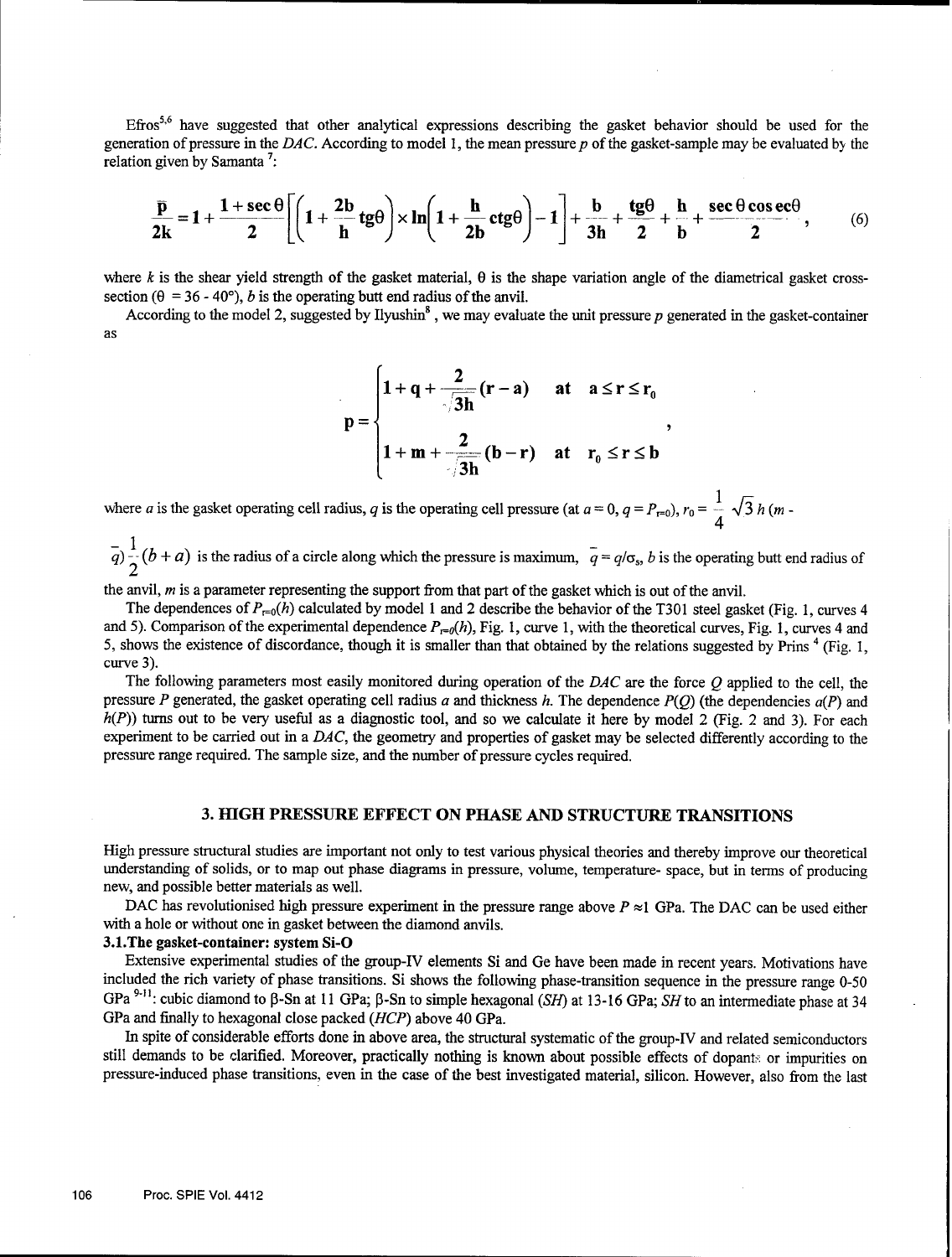published data on the phase behaviour of Si nanocrystallites coated with  $SiO<sub>2</sub>$  it follows that such dopant- related effects are highly probable to exist. A considerable increase of the transition pressure (from 11GPa to approximately 22GPa) in the diamond to - $\beta$ - Sn phase transition has been observed in Si nanocrystals as compared to the case of bulk Si. This increase in the transition pressure is ascribed to a low density of defect nucleation sites for phase transformation in Si nanocrystals as compared to that in the bulk material. A quite opposite situation (large concentration of the mentioned nucleation sites) would exist in case of heavy doped materials. A representative example would be the system  $Si - O(SiO<sub>x</sub>)$ : Czochralski grown silicon, Cz-Si, in which oxygen atoms are typically present in form of interstitials O<sub>i</sub>, with a concentration up to more than 10<sup>18</sup> cm<sup>-3</sup>. These atoms are clustering/transforming at higher temperatures (pressures) creating different oxygen  $r_{\text{e}}$  and the contract and precipitates with a  $\text{SiO}_{2-x}$  composition.<sup>12</sup>

One can reasonable assume that such "secondary defects" would create a lot of additional nucleation sites, so promoting the pressure - induced diamond - to - **P3-** Sn phase transition. The increase of defect concentration in the *HP- (HT)* treated Cz-Si samples with initially present  $SiO_{2-x}$  precipitates can be considered as a proof of HP-induced massive creation of defects on before-created oxygen-related defects.<sup>13,14</sup>



Fig.2. Pressure P -force Q and pressure P - thickness h plots for different values of yield stress  $YS_{0.2}$  and radius of gasket hole  $a_0$  ( $h_0 = 150$  µm and  $b = 300$  µm):  $1 - YS_{0.2} = 200$  MPa,  $a_0 = 200$  µm;  $2 - 200$  MPa,  $150$  µm;  $3 - 500$  MPa,  $200$ *μm; 4 - 500 MPa, 150 μm; 5 - 1000 MPa, 200 μm; 6 - 1000 MPa, 150 μm* 

Fig. 3. Radius of gasket hole  $a$  - pressure P plots for different values of yield stress  $YS_{0.2}$  and initial thickness of gasket *h<sub>0</sub>*  $(a_0 = 200 \text{ µm} \text{ and } b = 300 \text{ µm})$ : 1-  $YS_{0,2} = 200 \text{ MPa}$ ,  $h_0 = 200 \text{ µm}$ ;  $2 - 200 \text{ MPa}$ , 150  $\text{µm}$ ;  $3 - 500 \text{ MPa}$ , 200  $\text{µm}$ ;  $4 - 500$ MPa, 150 µm; 5 - 1000 MPa, 200 µm; 6 - 1000 MPa, 150 µm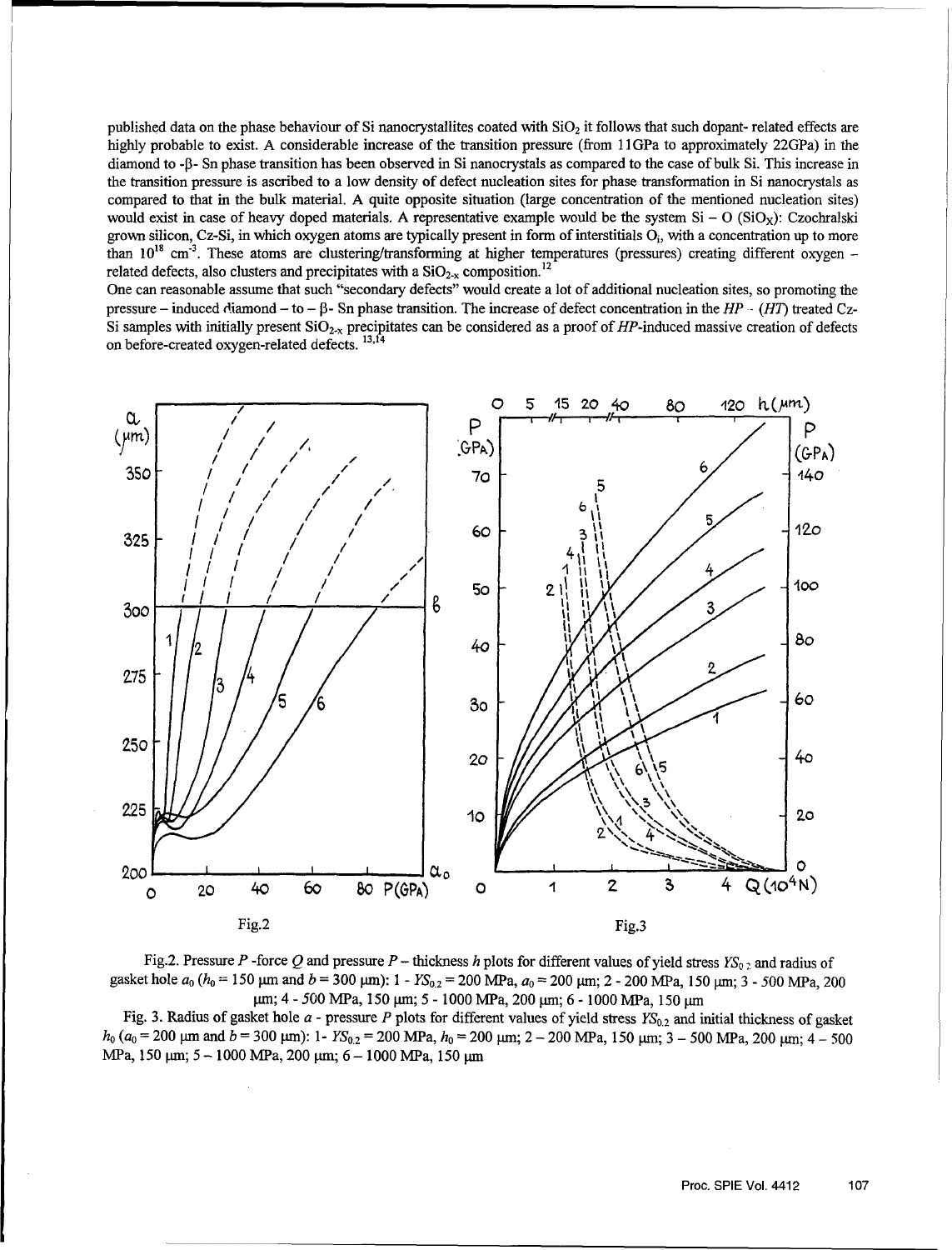#### **3.2. The gasket-sample: compound Fe<sub>78</sub>Mn**<sub>20</sub>Si<sub>2</sub>

The characteristic feature of studied compound is the development of strain/baric-induced martensitic transitions  $(\gamma + \varepsilon) \rightarrow \varepsilon', \alpha'.$ <sup>15</sup>

At investigation of the structure for compound  $Fe_{78}Mn_{20}Si_2$  in dependence on the gasket compression degree  $\varepsilon$  one can differ two types of the substructure (Fig.4). The first (I) is characterised by thin plates of HCP  $\varepsilon$ -phase in FCC  $\gamma$ -matrix along two or three-intersection plane  $\{111\}$ , (Fig. 4,b). The second (II) is characterised by availability of large plates of  $\varepsilon$ phase usually along one plane from the system  $\{111\}$ <sub>is</sub> in which BCC  $\alpha'$ -crystals of lath shape are arranged, having alike orientation or forming structural complex "frame"- type (Fig.4c). Increasing of the degree **E** by the DAC technique as well as decreasing of the radius in the region of compression of a gasket-sample of compound  $Fe_{78}Mn_{20}Si_2$  results in the growth of type I-structure. Besides, in the deformed substructure  $\varepsilon > 30\%$  together with reduction of  $\alpha'$ -phase as a result of suppression of martensitic transition ( $\gamma + \epsilon$ ) $\rightarrow \alpha'$  and with appearance of new plates of  $\epsilon'$ -phase as a result of shift of the dynamic balance  $\gamma \leftrightarrow \epsilon$  in direction of activation of  $(\gamma + \epsilon) \rightarrow \epsilon'$ -transition at loading in DAC we revealed also twins of deformation in  $\varepsilon$ -phase of types:  $\{1012\}_{\varepsilon}$  and  $\{1011\}_{\varepsilon}$ .

Thus the obtained results prove that the specific features of the stressed state ( $\eta$  factor, where $\eta = \alpha T$ , where  $\sigma = -P$ , Ttangential stress) at which the loading in DAC of metastable materials is carried out can considerably influence on processes of phase and structure transitions and thus cause as a result the desirable level of physico-mechanical properties of materials<sup>16</sup>. The considered dependencies for the factor of the stressed state  $\eta(\epsilon)$  at deformation under pressure of compound Fe<sub>78</sub>Mn<sub>20</sub>Si<sub>2</sub> by the *DAC* method makes it possible to consider that the intensity of martensitic ( $\gamma + \varepsilon$ ) $\rightarrow \varepsilon$ , $\alpha'$ transitionsis determined by two competing processes: increase of degree  $\varepsilon$  (( $\gamma + \varepsilon$ ) $\rightarrow \varepsilon$ , $\alpha'$ -transitions) and decrease of the factor  $\eta$  ( $\eta$ <0) (increase P) (( $\gamma$ + $\epsilon$ ) $\rightarrow$  $\epsilon$  and ( $\gamma$ + $\epsilon$ ) $\leftarrow$  $\alpha'$ -transitions) (Fig.5).



a **b c** Fig. 4. Structural changes of gasket compound  $Fe_{78}Mn_{20}Si_2$  at DAC loading (x 27000): a -  $\varepsilon \approx 0\%$ ,  $P_{r=0} \approx 0.1$  MPa; b - 75%, 28 GPa ( $r = 0$ ); c - 75%, 28 GPa ( $r = b$ )

### **4.CONCLUSION**

The preliminary analysis carried out on the stress-strain of the metal gasket being used in the *DAC* shows the exceptional importance of the stage of gasket material plastic flow in generating high pressure. Besides, the study of this problem helps not only to characterize the optimum conditions of high pressure generation, but also to obtain information on the phase and structure transformations and rheologic properties of solids (gasket-sample and gasket-container) under high pressure.

The obtained experimental and theoretical results makes it possible to choose the optimum of gasket parameters and properties for the deformable containers, thus providing the submegabar pressure generation functions and the support of the diamond anvils peripheral area.